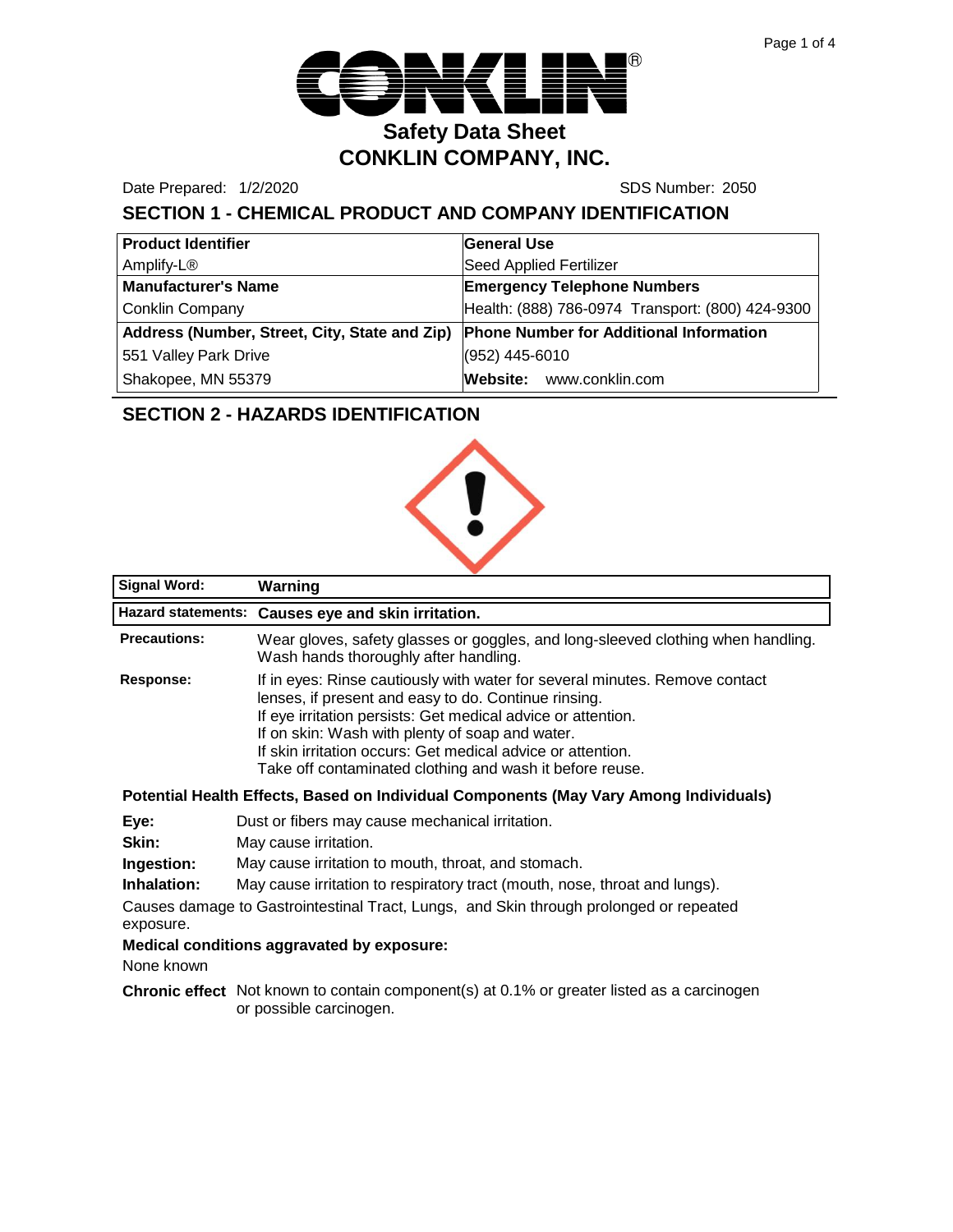#### **SECTION 3 - COMPOSITION/INFORMATION ON INGREDIENTS**

| Component                             | <b>CAS Number</b> | Percent by Weight |
|---------------------------------------|-------------------|-------------------|
| Disodium Phosphate, Anhydrous         | 7558-79-4         | 40% to 50%        |
| Adenosine 5 Monophosphate             | $61 - 19 - 8$     | 30% to 40%        |
| Monosodium Phosphate, Anhydrous       | 7558-80-7         | 10% to 20%        |
| Synthetic Amorphous, Pyrogenic Silica | 112945-52-5       | 1% to 5%          |
| Proprietary mixture, green dye        | Proprietary       | 1% to 5%          |

See Section 8 for exposure guidelines.

## **SECTION 4 - FIRST AID MEASURES**

**EYES:** Do not rub eye(s). Let the eye(s) water naturally for a few minutes. Have victim look right and left, then up and down. If particle/dust does not dislodge, gently flush with clean, lukewarm, gently flowing water for 5 minutes or until particle/dust is removed, while holding the eyelid(s) open. If irritation persists, immediately obtain medical attention. DO NOT attempt to manually remove anything stuck to the eye.

**SKIN:** No health effects expected. If irritation does occur, flush with lukewarm water, gently flowing water for 5 minutes. If irritation persists, obtain medical advice.

**INGESTION:** Never give anything by mouth to a victim who is rapidly losing consciousness, is unconscious, or is convulsing. Have victim rinse mouth thoroughly with water. Do NOT induce vomiting. Have victim drink a glass of water (2 to 8 ounces or 60 to 240 mL). Immediately obtain medical attention.

**INHALATION:** If symptoms are experienced, remove source of contamination or move victim to fresh air. Obtain medical advice.

#### **SECTION 5 - FIRE FIGHTING MEASURES**

**FLASH POINT:** Not applicable.

**EXINGUISHING MEDIA:** Water fog or spray, dry chemical, foam, carbon dioxide.

**SPECIAL FIRE FIGHTING PROCEDURES:** Use water, dry chemical, CO2, or foam, as appropriate for surrounding fire. Use water spray to cool containers. Firefighters should use approved self-contained breathing apparatus and full turn-out (Bunker) gear when fighting fires involving chemicals, to protect against possible toxic fumes or vapors. Cool and use caution when approaching fire-exposed containers.

### **SECTION 6 - ACCIDENTAL RELEASE MEASURES**

**SPILL OR LEAK PROCEDURE:** Use personal protection recommended in Section 8. Stay upwind. Isolate area from unprotected personnel. While controlling the generation of dust, collect and place in metal container with tight fitting cover. Keep out of sewer, septic system, ground water, and open waters. Notify federal, state and local authorities, as applicable.

#### **SECTION 7 - HANDLING AND STORAGE**

HANDLING AND STORAGE PRECAUTIONS: Keep dry. Avoid creating dust. **STORAGE TEMPERATURE:** Store above 40°F and below 100°F.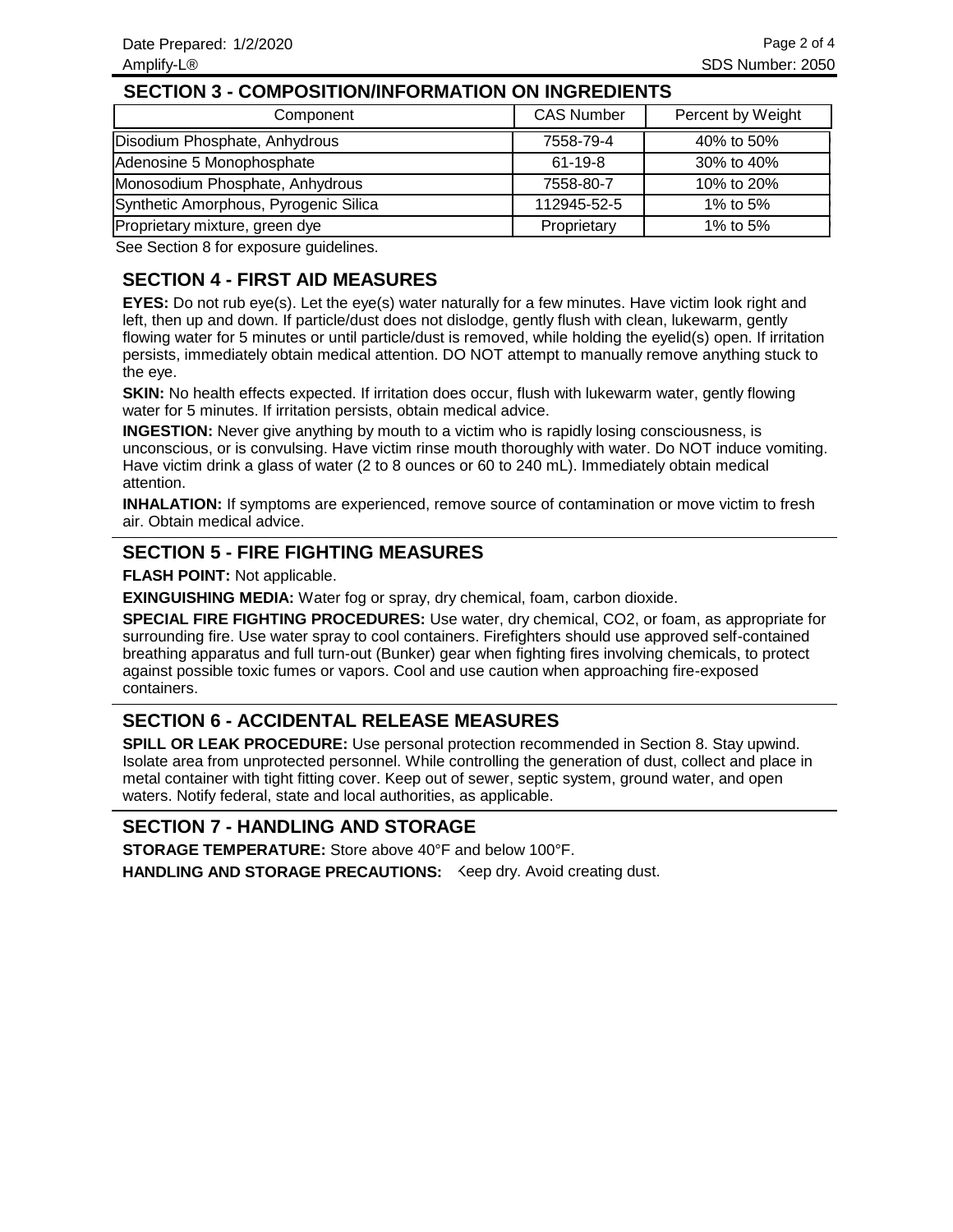#### **SECTION 8 - PERSONAL PROTECTION/EXPOSURE CONTROLS**

**ENGINEERING CONTROLS:** Provide sufficient general and local exhaust ventilation to maintain safe exposure levels. Take measures to minimize exposure. Provide a source of clean water for flushing eyes and skin.

**EYE PROTECTION REQUIREMENTS:** Use ANSI-approved eye protection (e.g. safety glasses, goggles), as required by work conditions. Use ANSI-approved chemical splash goggles and face shield if splashing may occur.

**SKIN PROTECTION REQUIREMENTS:** Chemical-resistant gloves and clothing, as needed, to prevent skin contact. Wash hands before eating, drinking, or smoking.

**RESPIRATORY PROTECTION:** To protect against inhalation, a NIOSH-approved air-purifying respirator with organic vapor cartridges and dust/mist pre-filters may be permissible. Use a dust/mist filter or pre-filter if spraying. Use a positive pressure air-supplied respirator for unknown or uncontrolled situations, or when air-purifying respirators may not provide adequate protection.

#### **AIRBORNE EXPOSURE LIMITS**

|                   | <b>OSHA</b>    | <b>ACGIH</b>   |             |
|-------------------|----------------|----------------|-------------|
| <b>Components</b> | <b>PEL/TWA</b> | <b>TLV/TWA</b> | <b>STEL</b> |

Definitions:

= Permissible Exposure Limit PEL

- Threshold Limit Value = TLV
- TWA = Time-weighted average (8 hour day)
- $STEL$  = Short term exposure limit (15 minutes), no more than 60 min./day
- Ceiling (not to be exceeded under any condition) = (c)
- Skin = (s)

## **SECTION 9 - PHYSICAL AND CHEMICAL PROPERTIES**

| Physical Form: Powder         |                      | Solubility in Water:                                 | 24.4% soluble  |
|-------------------------------|----------------------|------------------------------------------------------|----------------|
| Color:                        | Light green          | Specific Gravity (Water = $1$ ):                     | Not available  |
| Odor:                         | None                 | Evaporation Rate (Butyl Acetate = 1): Not applicable |                |
| Boiling Range: Not Applicable |                      | Vapor Pressure (mm Hg):                              | Not applicable |
| pH:                           | $6.3 \circledR 10\%$ | Vapor Density $(Air = 1)$ :                          | Not applicable |
| VOC:                          | Not applicable       |                                                      |                |

# **SECTION 10 – REACTIVITY**

| Stability:                | Stable under anticipated storage and handling conditions.                                                                    |
|---------------------------|------------------------------------------------------------------------------------------------------------------------------|
| Hazardous Polymerization: | Will not occur.                                                                                                              |
|                           | Incompatibilities (Materials to Avoid): Avoid strong oxidizers, such as chlorine, open flames, sparks<br>and excessive heat. |
|                           | Hazardous Decomposition Products: Carbon monoxide, carbon dioxide, phosphorus oxides, nitrogen<br>oxides and metal oxides.   |
|                           |                                                                                                                              |

### **SECTION 11 - TOXICOLOGICAL INFORMATION**

Product not tested as a whole. Refer to Section 3 for potential health effects.

### **SECTION 12 – ECOLOGICAL INFORMATION**

Product not tested as a whole. Refer to Section 6 for information regarding accidental releases. Keep out of trash, water, sewer, and drainage systems, except when used as intended.

# **SECTION 13 - DISPOSAL CONSIDERATIONS**

Recycle or dispose of contents and empty containers according to federal, state and local regulations. Keep out of trash, water, sewer, and drainage systems, except when used as intended.